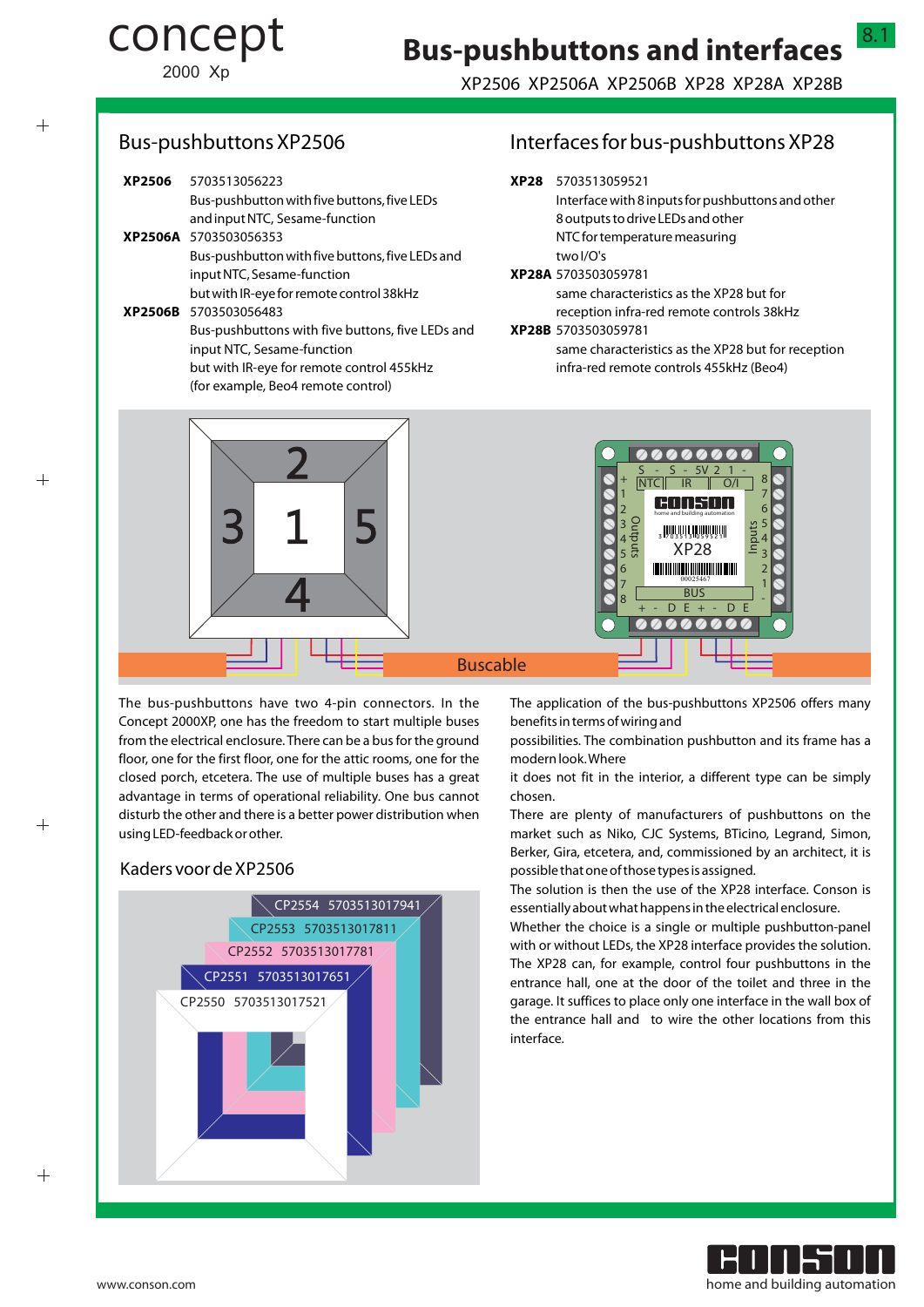2000 Xp

concept

# **Bus-pushbuttons and interfaces**

XP2506 XP2506A XP2506B XP28 XP28A XP28B

8.2

### Example of the application of the Concept 2000XP in a building

Imagine the following situation: There are several floors in a building that should be operated in their entirety. On each floor there is a switch, but each has its own power supply and various relay- and dimmer-modules. In the electrical enclosure of level 1 is a gateway XP130 or a gateway XP230. In the Contool-software, different floor plans can be brought in. Each floor allows to be programmed and controlled. The communication between the different electrical enclosures happens through the Conbus (local bus) of each enclosure in order to connect with each other. This can be done with e.g. UTP cable. Connect only the minus, the data and the data-XP. At long distances, it is necessary to close both data-busses with two resistors of 4.7kOhm to the plus.



 $+$ 

 $+$ 

 $^{+}$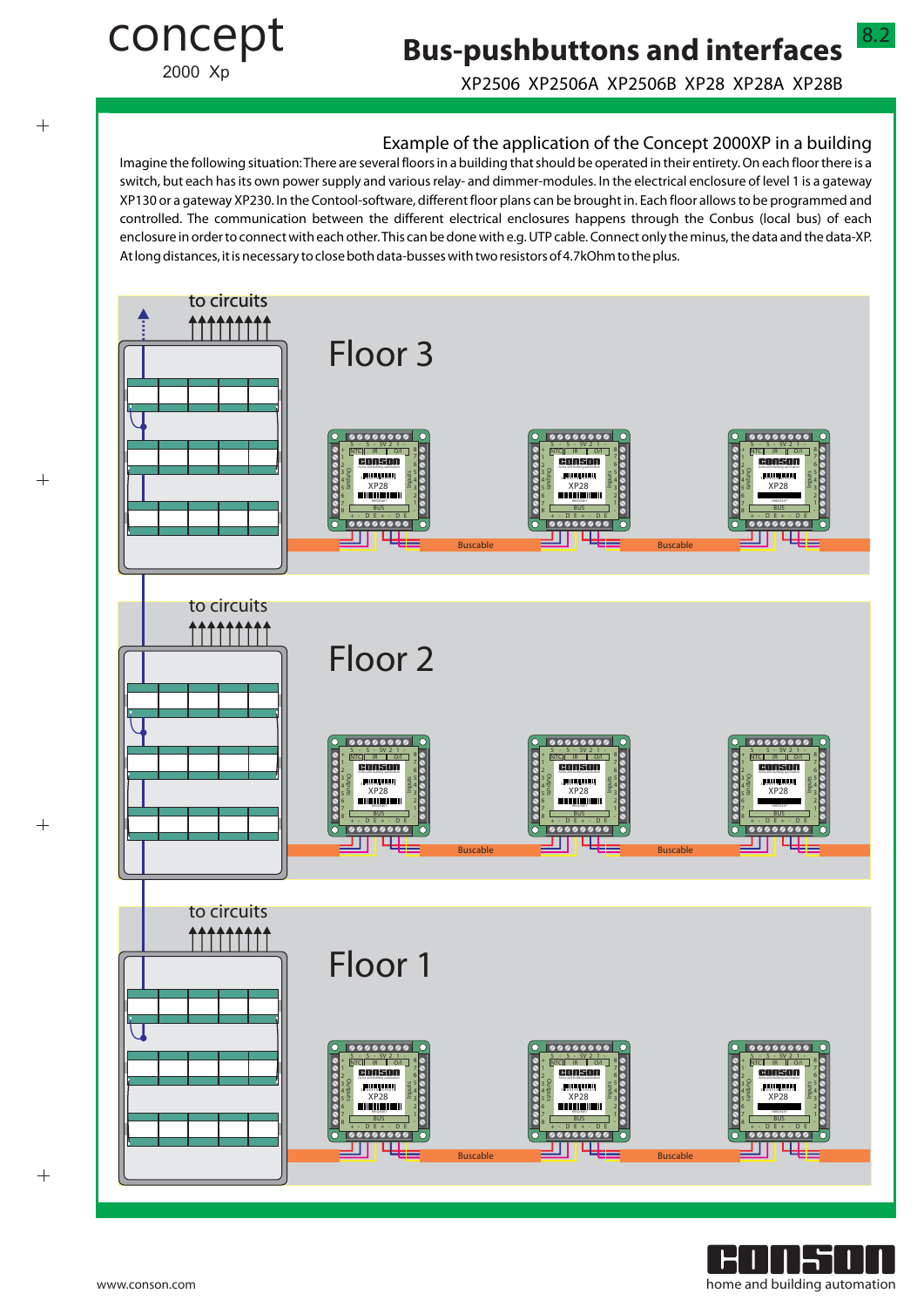# **Bus-pushbuttons and interfaces**

2000 Xp

concept

### XP2506 XP2506A XP2506B XP28 XP28A XP28B

#### Example of programming IR 38 kHz

The interfaces of type A can be used to control an installation via an IR remote control 38 kHz. The coding of this standard infra-red signal originates from an industrial standard developed by Siemens. In total, there are 512 codes (IRcommands). Conson has divided these codes into 16 groups of 32 channels. Group 1 corresponds to the IR-links 1, 2, 3 and 4. Being the channels 1 to 8, 9 to 16, 17 to 24 and 25 to 32. The programming CP79 operation of the old Concept 2000 can send out these 32 channels. There are several providers on the market that have these codes, including a Logitec touch-screen remote control or remote controls with the learn-functioncode. A special remote control is the Siemens IR-64K STC6120. It has the ability to set the different groups and the channel range from via coding jumpers. For example: Group 2 and codes 40- 47. See table below. The remote control with this code will thus react with the A-interface programmed with the selection circuit 2 and the allocated channels 9 till 16. If, for example the 8 channel remote control is used, up to 64 controllers can be used in a system (512 divided by 8 ).

#### Table Group 1 for an 8-channel remote control

| <b>Toets Nr</b> | 1  | $\overline{2}$ | 3              | 4  | 5  | 6  | $\overline{7}$ | 8              |
|-----------------|----|----------------|----------------|----|----|----|----------------|----------------|
| Code            | 0  | 1              | $\overline{2}$ | 3  | 4  | 5  | 6              | $\overline{7}$ |
| Kanalen         | 1  | $\overline{2}$ | 3              | 4  | 5  | 6  | $\overline{7}$ | 8              |
| Code            | 8  | 9              | 10             | 11 | 12 | 13 | 14             | 15             |
| Kanalen         | 9  | 10             | 11             | 12 | 13 | 14 | 15             | 16             |
| Code            | 16 | 17             | 18             | 19 | 20 | 21 | 22             | 23             |
| Kanalen         | 17 | 18             | 19             | 20 | 21 | 22 | 23             | 24             |
| Code            | 24 | 25             | 26             | 27 | 28 | 29 | 30             | 31             |
| Kanalen         | 25 | 26             | 27             | 28 | 29 | 30 | 31             | 32             |

Table Group 2 for an 8-channel remote control

| <b>Toets Nr</b> | 1  | $\overline{2}$ | 3  | 4              | 5  | 6  | 7  | 8  |
|-----------------|----|----------------|----|----------------|----|----|----|----|
| Code            | 32 | 33             | 34 | 35             | 36 | 37 | 38 | 39 |
| Kanalen         | 1  | $\overline{2}$ | 3  | $\overline{4}$ | 5  | 6  | 7  | 8  |
| Code            | 40 | 41             | 42 | 43             | 44 | 45 | 46 | 47 |
| Kanalen         | 9  | 10             | 11 | 12             | 13 | 14 | 15 | 16 |
| Code            | 48 | 49             | 50 | 51             | 52 | 53 | 54 | 55 |
| Kanalen         | 17 | 18             | 19 | 20             | 21 | 22 | 23 | 24 |
| Code            | 56 | 57             | 58 | 59             | 60 | 61 | 62 | 63 |
| Kanalen         | 25 | 26             | 27 | 28             | 29 | 30 | 31 | 32 |

When placing an XP28A interface or an XP2506A pushbuttonpanel on the floor plan, a window "XP2506A Configuration IReye"appears. The group is set default to group 1. Changing this group is only necessary when multiple remote controls are used. For special applications, a change is required.



After pressing OK the window disappears. Place the programming-control CP79 on the floor plan. Go to "Programming"and click on the control. You will be asked to select an IR-eye the floor plan. Thereupon, a connection between the control and the IR-eye appears and in the right window the list of the 32 control-channels opens.



The rest of the programming is the same as explained earlier and has each time the following steps:

Enter the location of the control and the various functions of the keys used.

If e.g. button 8 (Channel 8) "Mode Entrance hall light on".

When selecting, this turns purple.

Click on the light from the entrance hall and the window "Functions for actor: Entrance hall"opens.

Select "On" and click on "Add"and next on OK. Repeat for the other channels.

| 1              | Zithoek mode TV       |
|----------------|-----------------------|
| $\overline{2}$ | Zithoek mode bezoek   |
| ٩              | Eethoek lichten 95%   |
| 4              | Eethoek lichten 20%   |
| 5              | Buitenverlichting aan |
| 6              | Buitenverlichting uit |
| 7              | Keukenlcht aan/uit    |
| 8              | Inkomhall licht aan   |
| 9              | 79<br>CP<br>- 9       |
| 10             | CP 79 - 10            |
| 11             | CP 79 - 11            |
| 12             | 12<br>CP<br>79 -      |
| 13             | 79.<br>СP<br>13       |
| 14             | 79 -<br>CP<br>14      |
| 15             | 15<br>СP<br>79        |
| 16             | 79<br>16<br>CP.       |
| 17             | CР<br>79<br>17        |
| 18             | CP<br>79<br>18        |
| 19             | CP<br>$79 -$<br>19    |
| 20             | 79 -<br>СP<br>20      |
| 21             | CР<br>79<br>21        |
| 22             | СP<br>79 -<br>22      |
| 23             | 79<br>СP<br>23        |
| 24             | 79<br>CР<br>- 24      |
| 25             | 79<br>25<br>CР        |
| 26             | 79<br>CP<br>26        |
| 27             | 79<br>27<br>СP        |
| 28             | СP<br>79<br>28        |
| 29             | 79<br>CP<br>29        |
| 30             | 79<br>СP<br>30        |
| 31             | СP<br>79 -<br>31      |
| 32             | $79 - 32$<br>CР       |
|                |                       |



 $^{+}$ 

 $\overline{+}$ 

 $\! +$